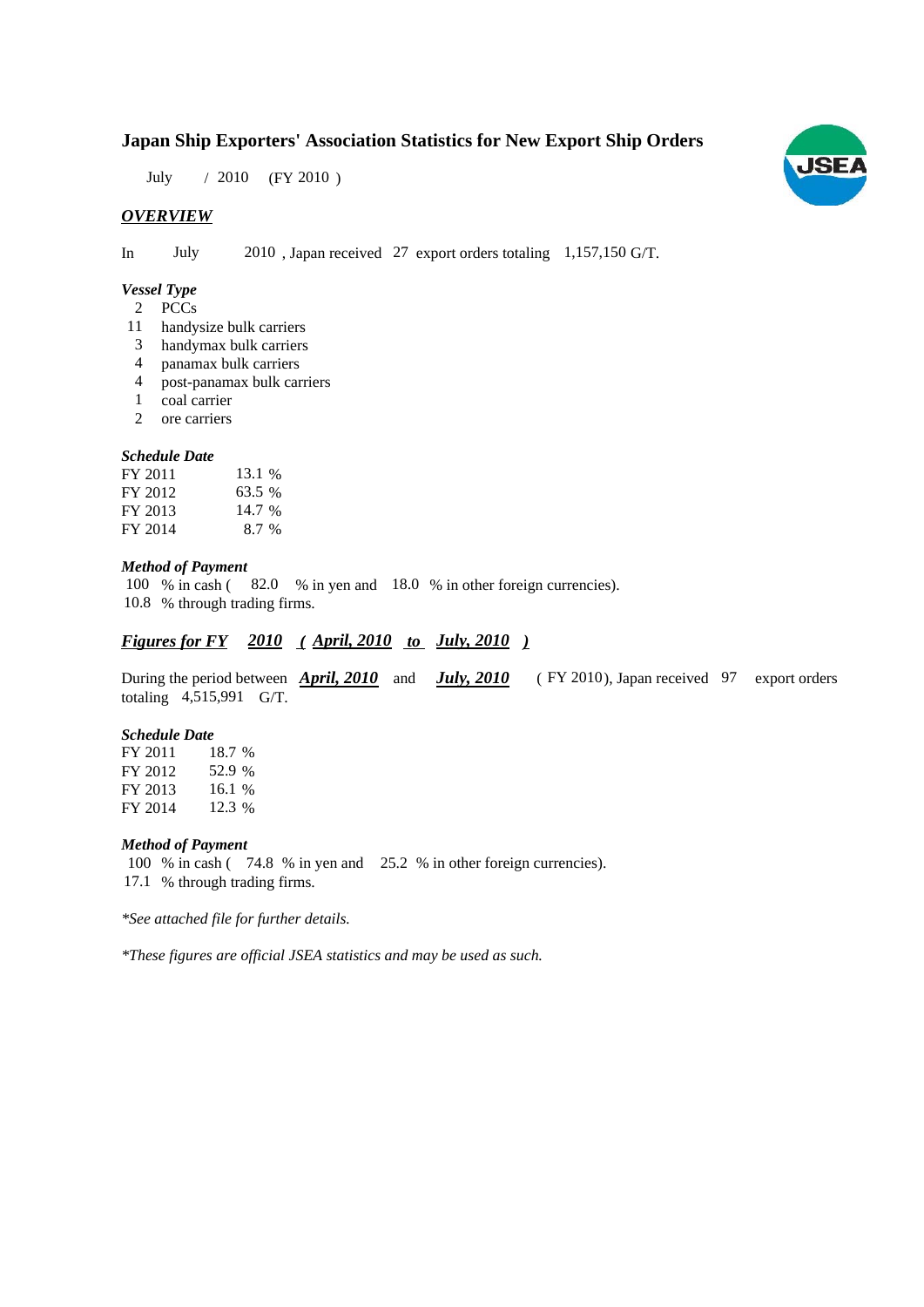# New Export Orders Placed in July 2010 (FY 2010) Based on Fiscal Year

JSEA (August 2010)

|                       |     |                  |     |            |     |            |     |                 |     |           |     |                  |     |                   |     | $JJLA$ (August 2010) |
|-----------------------|-----|------------------|-----|------------|-----|------------|-----|-----------------|-----|-----------|-----|------------------|-----|-------------------|-----|----------------------|
| Description           |     | Apr 09 to Mar 10 |     | March 2010 |     | April 2010 |     | <b>May 2010</b> |     | June 2010 |     | <b>July 2010</b> |     | Apr 10 to July 10 |     | Jan $10$ to Jul $10$ |
|                       |     | G/T              | No. | G/T        | No. | G/T        | No. | G/T             | No. | G/T       | No. | G/T              | No. | G/T               | No. | G/T                  |
| <b>General Cargos</b> |     | 587,900          |     |            |     | 131,500    |     |                 |     | 92,000    |     | 87,800           |     | 311.300           |     | 365,500              |
| <b>Bulk Carriers</b>  | 92  | 3.799.191        | 18  | 928,021    | 18  | 702.291    | 16  | 774.540         | 30  | 1,337,910 | 25  | 1,069,350        | 89  | 3,884,091         | 118 | 5,275,182            |
| Tankers               |     | 1,939,500        |     |            |     |            |     | 160,300         |     | 160,300   |     |                  |     | 320,600           |     | 658,900              |
| Combined Carriers     |     |                  |     |            |     |            |     |                 |     |           |     |                  |     |                   |     |                      |
| Others                |     | 14,000           |     |            |     |            |     |                 |     |           |     |                  |     |                   |     |                      |
| Total                 | 119 | 6,340,591        | 18  | 928.021    | 20  | 833,791    |     | 934,840         | 33  | 1,590,210 | 27  | 1,157,150        | Q7  | 4,515,991         | 131 | 6,299,582            |
| FF 2009 / FY2008 (%)  |     | $*43.5$          |     | 169.4      |     | 203.3      |     | 658.9           |     | 249.6     |     | 121.7            |     | 211.0             |     | $** 191.2$           |
| In CGT                |     | 2,683,048        |     | 380,204    |     | 394,220    |     | 364,518         |     | 673,244   |     | 530,793          |     | 1,962,775         |     | 2,691,644            |

*Figures for shipbuilding orders of 500 G/T and over for export as steel vessels placed with JSEA members are covered.* \*FY 2009/FY2008

\*\*Calendar Year 2010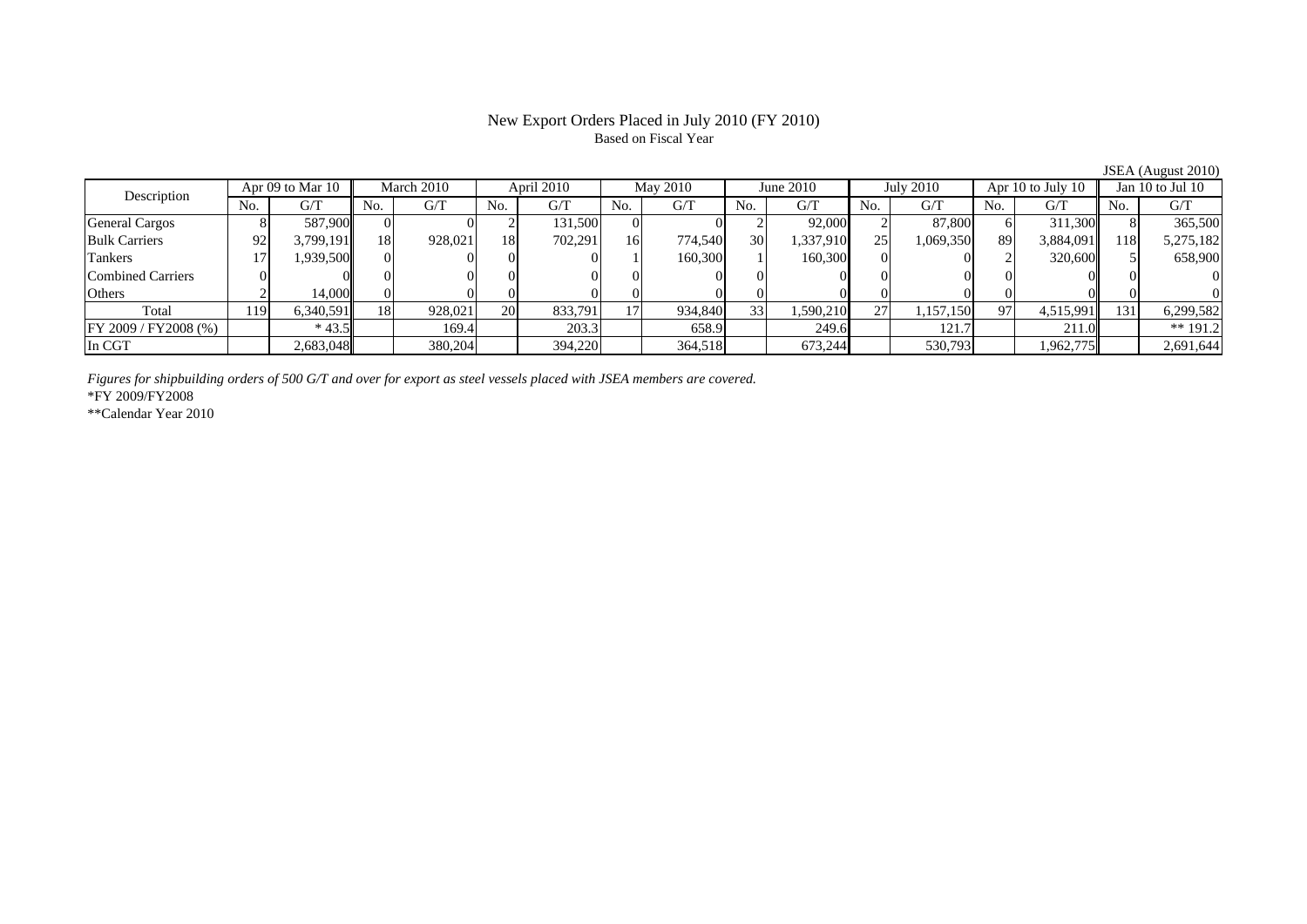# Export Ships Delivered in July 2010 (FY 2010) Based on Fiscal Year

JSEA (August 2010)

| Description              | Apr 09 to Mar 10 |            | March 2010 |           | April 2010 |           | May 2010 |           | June $2010$     |           | July 2010 |           | Apr 10 to Jul 10 |           | Jan 10 to Jul 10 |            |
|--------------------------|------------------|------------|------------|-----------|------------|-----------|----------|-----------|-----------------|-----------|-----------|-----------|------------------|-----------|------------------|------------|
|                          | No.              | G/T        | No.        | G/T       | No.        | G/T       | No.      | G/T       | No.             | G/T       | No.       | G/T       | No.              | G/T       | No.              | G/T        |
| <b>General Cargos</b>    | 19               | 815.567    |            | 197,500   |            | 252,197   |          | 71.787    |                 | 318,103   |           | 93,431    |                  | 735,518   |                  | 988,114    |
| <b>Bulk Carriers</b>     | 240              | 10,782,942 | 28         | ,302,313  | 18         | 911,220   | 16       | 669,496   | 21 <sub>1</sub> | 1,069,206 | 18        | 912,205   | 73               | 3,562,127 | 153              | 7,122,686  |
| Tankers                  | 90 <sub>1</sub>  | 4,974,340  | 10         | 783.717   | 10         | 477,608   |          | 381,150   |                 | 330,129   |           | 276,583   | 26               | 1,465,470 |                  | 3,200,490  |
| <b>Combined Carriers</b> |                  |            | 01         |           |            |           |          |           |                 |           |           |           |                  |           |                  |            |
| Others                   |                  |            |            |           |            |           |          | 0.        |                 |           |           |           |                  |           |                  |            |
| Total                    | 349              | 16,572,849 | 41         | 2,283,530 | 34         | 1,641,025 | 22       | 1,122,433 | 32 <sub>1</sub> | 1,717,438 | 25        | 1,282,219 | 1131             | 5,763,115 | 227              | 11,311,290 |
| FY 2009 / FY 2008 (%)    |                  | $*105.1$   |            | 138.5     |            | 111.8     |          | 147.1     |                 | 122.9     |           | 98.4      |                  | !16.9     |                  | ** $114.8$ |
| In CGT                   |                  | 7,602,068  |            | 963,474   |            | 738,307   |          | 459,663   |                 | 763,554   |           | 551,531   |                  | 2,513,055 |                  | 4,984,257  |

*Deliveries of new shipbuilding orders of 500 G/T and over for export as steel vessels placed with JSEA members are covered.*

\*FY 2009/FY2008

\*\*Calendar Year 2010